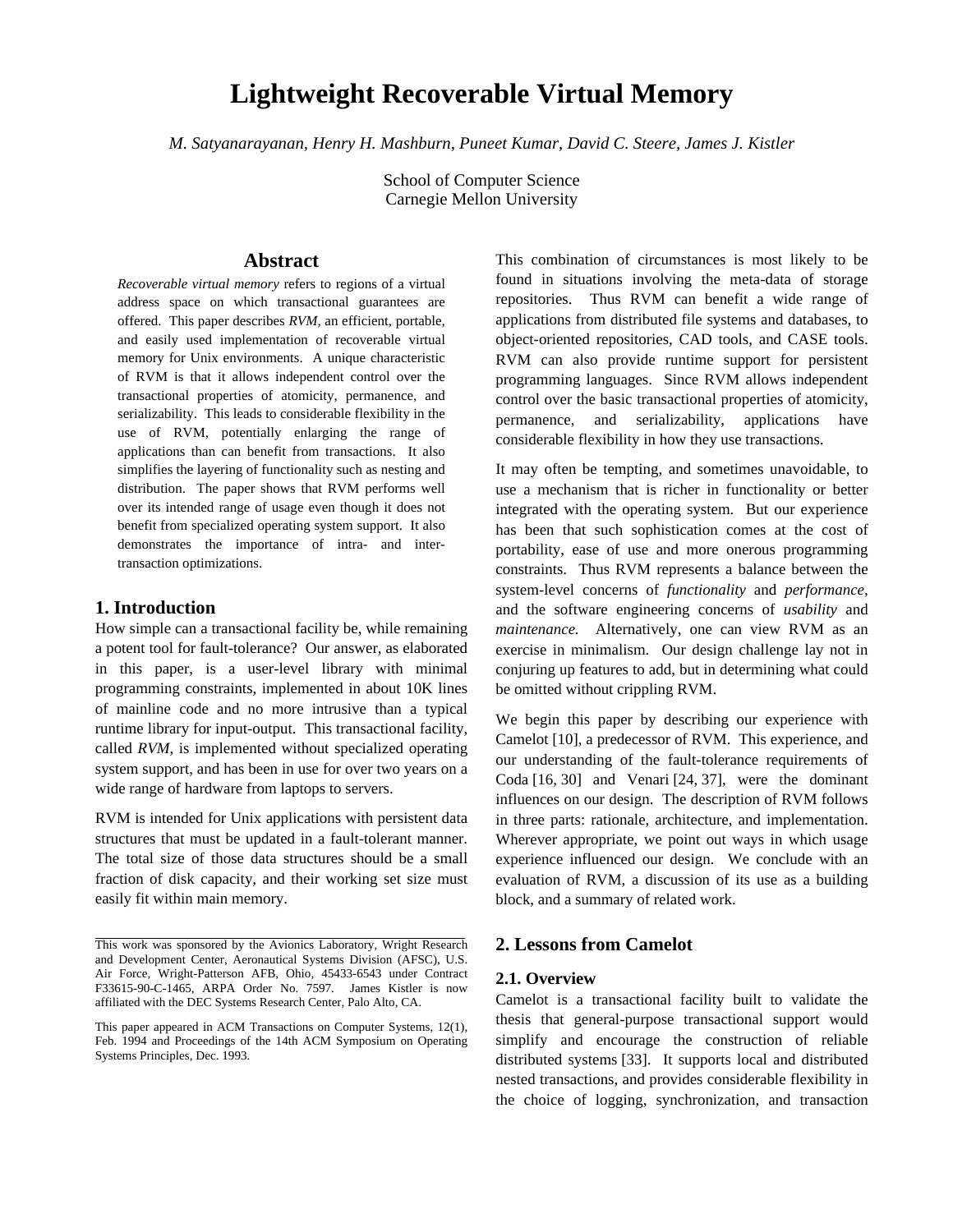commitment strategies. Camelot relies heavily on the Camelot would be something of an overkill. Yet we external page management and interprocess persisted, because it would give us first-hand experience in communication facilities of the Mach operating system [2], the use of transactions, and because it would contribute which is binary compatible with the 4.3BSD Unix towards the validation of the Camelot thesis. operating system [20]. Figure 1 shows the overall structure<br>of a Camelot node. Each module is implemented as a<br>Mach task and communication between modules is via<br>Mach's interprocess communication facililty(IPC).<br>Mach's int



Mach tasks: Master Control, Camelot, and Node Server, as well

support for *recoverable virtual memory* [9]. This unique in the implementation structure of Camelot. feature of Camelot enables regions of a process' virtual address space to be endowed with the transactional properties of atomicity, isolation and permanence. Since we did not find a need for features such as nested or distributed transactions, we realized that our use of

Coda file was kept in a Unix file on a server's local file system. Server recovery consisted of Camelot restoring recoverable memory to the last committed state, followed by a Coda *salvager* which ensured mutual consistency between meta-data and data.

### **2.3. Experience**

The most valuable lesson we learned by using Camelot was that recoverable virtual memory was indeed a convenient and practically useful programming abstraction for systems like Coda. Crash recovery was simplified because data structures were restored *in situ* by Camelot. Directory operations were merely manipulations of in-memory data structures. The Coda salvager was simple because the range of error states it had to handle was small. Overall, This figure shows the internal structure of Camelot as well as its<br>relationship to application code. Camelot is composed of several Camelot considerably simplified Coda server code.

as the Recovery, Transaction, and Disk Managers. Camelot Unfortunately, these benefits came at a high price. The provides recoverable virtual memory for Data Servers; that is, problems we encountered manifested themselves as *poor* transactional operations are supported on portions of the virtual transactional operations are supported on portions of the virtual *scalability, programming constraints,* and *difficulty of* address space of each Data Server. Application code can be split between Data Server and Applica maintenance. In spite of considerable effort, we were not may be entirely linked into a Data Server's address space. The able to circumvent these problems. Since they were direct latter approach was used in Coda. Camelot facilities are accessed via a library linked with application code. consequences of the design of Camelot, we elaborate on via a library linked with application code. these problems in the following paragraphs. **Figure 1:** Structure of a Camelot Node

**2.2. Usage**<br>
2.2. Usage<br>
Our interest in Camelot arose in the context of the two-<br>
phase optimistic replication protocol used by the Coda File<br>
System. Although the protocol does not require a<br>
distributed commit, it doe The aspect of Camelot that we found most useful is its obvious way to reduce this overhead, since it was inherent

<sup>&</sup>lt;sup>1</sup>For brevity, we often omit "virtual" from "recoverable virtual memory" in the rest of this paper.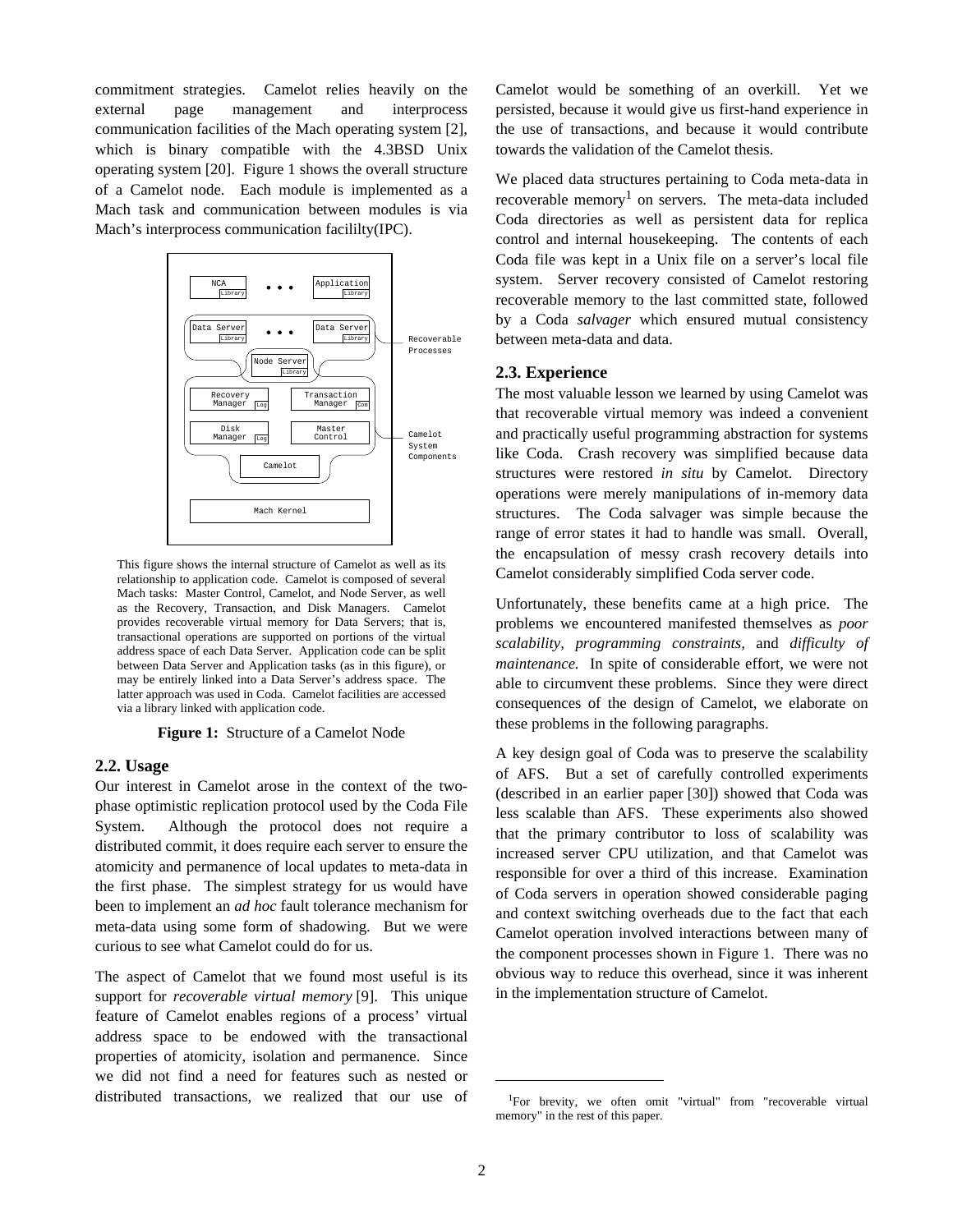A second obstacle to using Camelot was the set of count on the clean failure semantics of RVM, while the programming constraints it imposed. These constraints latter is only responsible for local, non-nested transactions. came in a variety of guises. For example, Camelot required<br>
all processes using it to be descendants of the Disk<br>
Manager task shown in Figure 1. This meant that starting<br>
Coda servers required a rather convoluted procedur expensive, we ended up paying a hefty peformance cost Internally, RVM is implemented to be multi-threaded and with little to show for it. to function correctly in the presence of true parallelism.

A third limitation of Camelot was that its code size,<br>complexity and tight dependence on rarely used with no changes on user-level thread<br>combinations of Mach features made maintenance and<br>porting difficult. Since Coda was new bugs in Camelot. But it was often hard to decide Our final simplification was to factor out resiliency to whether a particular problem lay in Camelot or Mach. media failure. Standard techniques such as mirroring can

was the only aspect of Camelot we relied on, we sought to RVM thus adopts a layered approach to transactional distill the essence of this functionality into a realization that support, as shown in Figure 2. This approach is simple and was cheap, easy-to-use and had few strings attached. That enhances flexibility: an application does not have to buy quest led to RVM. The state of the transactional concept that are aspects of the transactional concept that are

## **3. Design Rationale**

The central principle we adopted in designing RVM was to value *simplicity* over *generality.* In building a tool that did one thing well, we were heeding Lampson's sound advice on interface design [19]. We were also being faithful to the long Unix tradition of keeping building blocks simple. The change in focus from generality to simplicity allowed us to take radically different positions from Camelot in the areas of *functionality, operating system dependence,* and *structure.*

## **3.1. Functionality**

Our first simplification was to eliminate support for *nesting* and *distribution*. A cost-benefit analysis showed us that **Figure 2:** Layering of Functionality in RVM each could be better provided as an independent layer on top of RVM<sup>2</sup>. While a layered implementation may be less  $\frac{3.2.0}{\text{Operating System Dependence}}$ <br>efficient than a monolithic one, it has the attractive  $\frac{70}{\text{make RVM portable we decided}}$ 

As the cumulative toll of these problems mounted, we be used to achieve such resiliency. Our expectation is that<br>looked for ways to preserve the virtues of Camelot while<br>avoiding its drawbacks. Since recoverable virtual me

irrelevant to it.



To make RVM portable, we decided to rely only on a property of keeping each layer simple. Upper layers can small, widely supported, Unix subset of the Mach system call interface. A consequence of this decision was that we could not count on tight coupling between RVM and the VM subsystem. The Camelot Disk Manager module runs

 ${}^{2}$ An implementation sketch is provided in Section 8.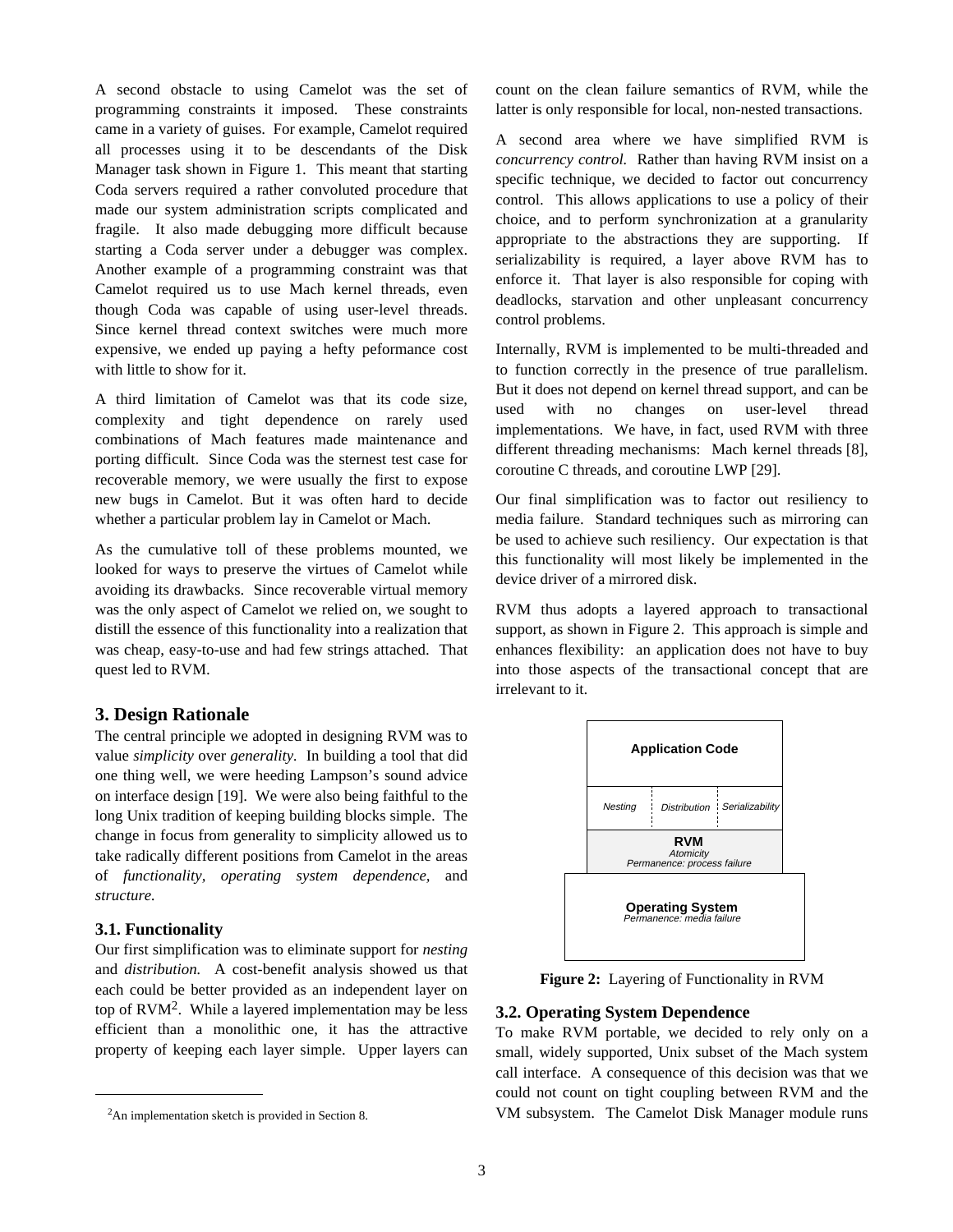as an *external pager* [39] and takes full responsibility for **3.3. Structure** managing the backing store for recoverable regions of a The ability to communicate efficiently across address process. The use of advisory VM calls (pin and unpin) spaces allows robustness to be enhanced without in the Mach interface lets Camelot ensure that dirty sacrificing good performance. Camelot's modular recoverable regions of a process' address space are not decomposition, shown earlier in Figure 1, is predicated on paged out until transaction commit. This close alliance fast IPC. Although it has been shown that IPC can be with Mach's VM subsystem allows Camelot to avoid fast [4], its performance in commercial Unix double paging, and to support recoverable regions whose implementations lags far behind that of the best size approaches backing store or addressing limits. experimental implementations. Even on Mach 2.5, the Efficient handling of large recoverable regions is critical to measurements reported by Stout et al [34] indicate that IPC Camelot's goals. is about 600 times more expensive than local procedure

Our goals in building RVM were more modest. We were<br>not trying to replace traditional forms of persistent storage,<br>such as file systems and databases. Rather, we saw RVM<br>not improving linearly with raw hardware performance as a building block for meta-data in those systems, and in Given our desire to make RVM portable, we were not higher-level compositions of them. Consequently, we willing to make its design critically dependent on fast IPC. could assume that the recoverable memory requirements on Instead, we have structured RVM as a library that is linked a machine would only be a small fraction of its total disk in with an application. No external communication of any storage. This in turn meant that it was acceptable to waste kind is involved in the servicing of RVM calls. An some disk space by duplicating the backing store for implication of this is, of course, that we have to trust recoverable regions. Hence RVM's backing store for a applications not to damage RVM data structures and vice recoverable region, called its *external data segment,* is versa. completely independent of the region's VM swap space.<br>Crash recovery relies only on the state of the external data<br>segment. Since a VM pageout does not modify the<br>external data segment, an uncommitted dirty page can be<br>rec

*complexity* versus *resource usage* tradeoff. By being significant limitation for Coda, because we run only one generous with memory and disk space, we have been able file server process on a machine. But it may be a to keep RVM simple and portable. Our design supports the legitimate concern for other applications that wish to use optional use of external pagers, but we have not RVM. Fortunately, there are two potential alleviating implemented support for this feature yet. The most factors on the horizon. apparent impact on Coda has been slower startup because a<br>process' recoverable memory must be read in *en masse*<br>rather than being paged in on demand.<br>in the system [28]. If one were

sharing of recoverable virtual memory across address on such a system, one would benefit from minimal disk spaces. But this is not a serious limitation. After all, the head movement. No log multiplexor would be needed, primary reason to use a separate address space is to because that role would be played by the file system. Sharing recoverable memory across address spaces defeats<br>this purpose. In fact, it is worse than sharing (volatile)<br>virtual memory because damage may be persistent! Hence,<br>our view is that processes willing to share recove memory already trust each other enough to run as threads in a single address space.

One way to characterize our strategy is to view it as a agent for the log. The inability to share one log is not a

Insulating RVM from the VM subsystem also hinders the to place the RVM log for each application in a separate file

<sup>3</sup> 430 microseconds versus 0.7 microseconds for a null call on a typical contemporary machine, the DECStation 5000/200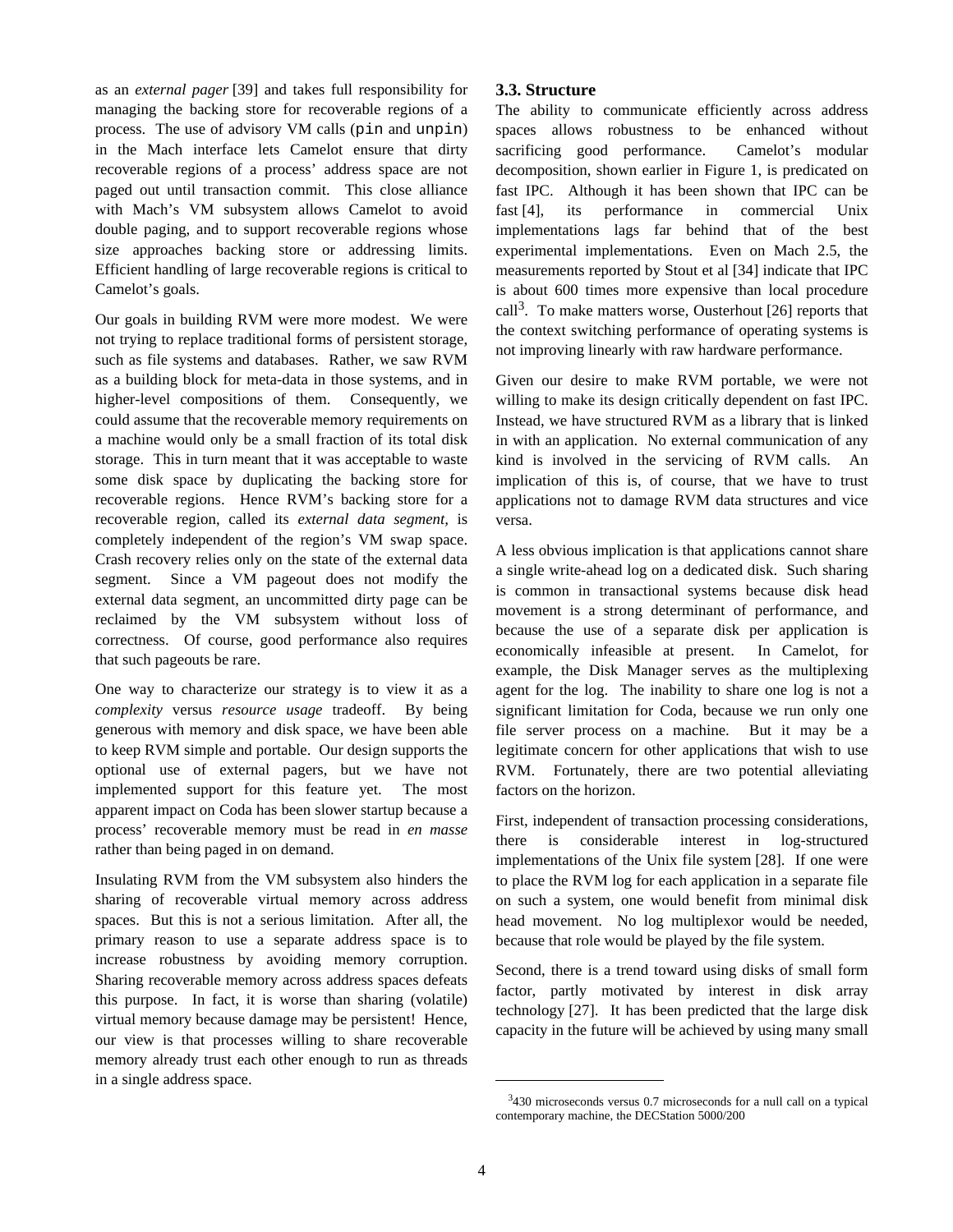less economic incentive to avoiding a dedicated disk per we plan to provide an optional Mach external pager to copy process.  $\theta$  data on demand.

The log can be placed in a Unix file or on a raw disk important restriction is that no region of a segment may be partition. When the log is on a file, RVM uses the fsync mapped more than once by the same process. Also, system call to synchronously flush modifications onto disk. mappings cannot overlap in virtual memory. These RVM's permanence guarantees rely on the correct restrictions eliminate the need for RVM to cope with implementation of this system call. For best performance, aliasing. Mapping must be done in multiples of page size, the log should either be in a raw partition on a dedicated and regions must be page-aligned. disk or in a file on a log-structured Unix file system.<br>Regions can be unmapped at any time, as long as they have

The design of RVM follows logically from the rationale are unmapped. A *segment loader* package, built on top of presented earlier. In the description below, we first present RVM allows the creation and maintenance of a lo presented earlier. In the description below, we first present RVM, allows the creation and maintenance of a load map<br>the major program-visible abstractions, and then describe for recoverable storage and takes care of mappi the major program-visible abstractions, and then describe for recoverable storage and takes care of mapping a<br>the operations supported on them.

designed to accomodate segments up to  $2^{64}$  bytes long, **4.2. RVM Primitives** although current hardware and file system limitations The operations provide although current hardware and file system limitations The operations provided by RVM for initialization, restrict segment length to  $2^{32}$  bytes. The number of termination and segment mapping are shown in Figure segments segments on a machine is only limited by its storage  $4(a)$ . The log to be used by a process is specified at RVM resources. The backing store for a segment may be a file or initialization via the ont i ons desc argument. T resources. The backing store for a segment may be a file or initialization via the options\_desc argument. The map<br>a raw disk partition. Since the distinction is invisible to operation is called once for each region to be m a raw disk partition. Since the distinction is invisible to operation is called once for each region to be mapped. The programs, we use the term "external data segment" to external data segment and the range of virtual mem programs, we use the term "external data segment" to external data segment and the range of virtual memory refer to either.



As shown in Figure 3, applications explicitly map regions<br>of segments into their virtual memory. RVM guarantees<br>that newly mapped data represents the committed image of<br>the region. A region typically corresponds to a relat segment. In the current implementation, the copying of data from external data segment to virtual memory occurs when a region is mapped. The limitation of this method is

disks. If this turns out to be true, there will be considerably startup latency, as mentioned in Section 3.2. In the future,

In summary, each process using RVM has a separate log. Restrictions on segment mapping are minimal. The most

no uncommitted transactions outstanding. RVM retains no **4. Architecture**<br>The design of RVM follows logically from the rationale are unmanned. A *segment loader* package built on top of segment into the same base address each time. This **4.1. Segments and Regions** simplifies the use of absolute pointers in segments. A<br>Recoverable memory is managed in *segments*, which are *recoverable memory allocator*, also layered on RVM,<br>loosely analogous to Multics se

addresses for the mapping are identified in the first argument. The unmap operation can be invoked at any time that a region is quiescent. Once unmapped, a region can be remapped to some other part of the process' address space.

After a region has been mapped, memory addresses within it may be used in the transactional operations shown in Figure 4(b). The begin\_transaction operation returns a transaction identifier, tid, that is used in all Segment-2 further operations associated with that transaction. The Each shaded area represents a region. The contents of a region set\_range operation lets RVM know that a certain area are physically copied from its external data segment to the virtual of a region is about to be modified. This allows RVM to<br>memory address range specified during mapping.<br>**Figure 3:** Mapping Regions of Segments changes in changes in case of an abort. The restore\_mode flag to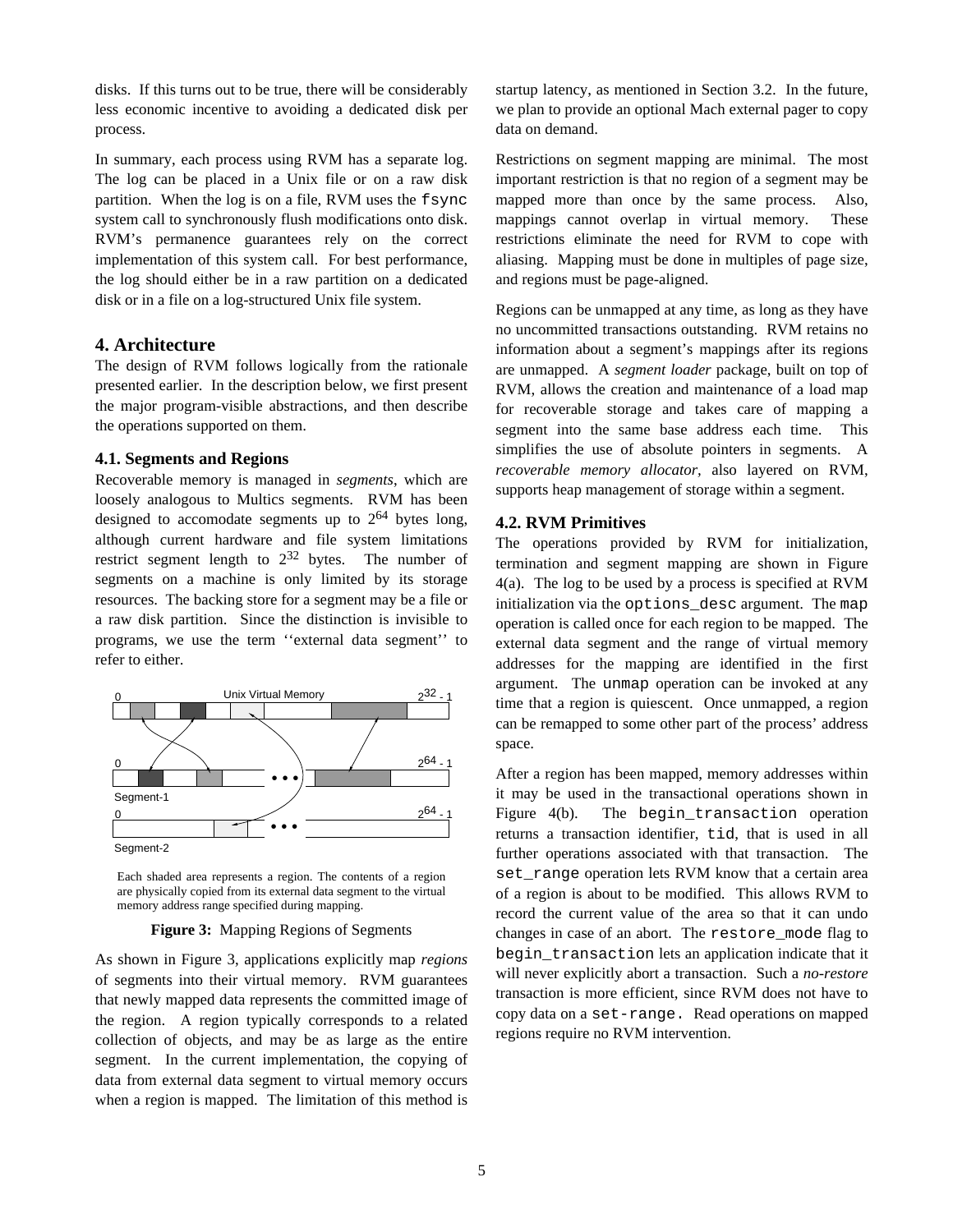```
terminate(); example terminate(); the set of \vert abort_transaction(tid);
```
(a) Initialization & Mapping Operations (b) Transactional Operations

| flush()        |  |
|----------------|--|
| $truncated)$ ; |  |

(c) Log Control Operations (d) Miscellaneous Operations

initialize(version, options\_desc); begin\_transaction(tid, restore\_mode); map(region desc, options desc);  $\vert$  set range(tid, base addr, nbytes); unmap(region\_desc); end\_transaction(tid, commit\_mode);

|             | query(options_desc, region_desc);   |  |
|-------------|-------------------------------------|--|
| flush();    | set_options(options_desc);          |  |
| truncate(); | create_log(options, log_len, mode); |  |

### **Figure 4:** RVM Primitives

# A transaction is committed by end\_transaction and **5. Implementation**

aborted via abort\_transaction. By default, a Since RVM draws upon well-known techniques for successful commit guarantees permanence of changes building transactional systems, we restrict our discussion made in a transaction. But an application can indicate its here to two important aspects of its implementation: *log* willingness to accept a weaker permanence guarantee via *management* and *optimization.* The RVM manual [22] the commit\_mode parameter of end\_transaction. offers many further details, and a comprehensive treatment Such a *no-flush* or "lazy" transaction has reduced commit of transactional implementation techniques can be found in latency since a log force is avoided. To ensure persistence Gray and Reuter's text [14]. of its no-flush transactions the application must explicitly **5.1. Log Management** flush RVM's write-ahead log from time to time. When used in this manner, RVM provides *bounded persistence*, **5.1.1. Log Format** where the bound is the period between log flushes. Note RVM is able to use a *no-undo/redo* value logging

Consequently, only the new-value records of committed transactions have been forced to disk. The second transactions have to be written to the log. The format of a operation, truncate, blocks until all committed changes in the write-ahead log have been reflected to external data typical log record is shown in Figure 5. segments. Log truncation is usually performed The bounds and contents of old-value records are known to transparently in the background by RVM. But since this is RVM from the set-range operations issued during a<br>a potentially long-running and resource-intensive transaction. Upon commit, old-value records are replaced operation, we have provided a mechanism for applications by new-value records that reflect the current contents of the

The final set of primitives, shown in Figure 4(d), perform a<br>variety of functions. The query operation allows an<br>application to obtain information such as the number and<br>identity of uncommited transactions in a region. The such as the threshold for triggering log truncation and the No-restore and no-flush transactions are more efficient. sizes of internal buffers. Using create\_log, an The former result in both time and space spacings since the application can dynamically create a write-ahead log and contents of old-value records do not have to be copied or

that atomicity is guaranteed independent of permanence. strategy [3] because it never reflects uncommitted changes Figure 4(c) shows the two operations provided by RVM for<br>controlling the use of the write-ahead log. The first that adequate buffer space is available in virtual memory<br>operation, flush, blocks until all committed no-flush

and resource-intensive transaction. Upon commit, old-value records are replaced to control its timing. corresponding ranges of memory. Note that each modified

then use it in an initialize operation. buffered. The latter result in considerably lower commit latency, since new-value and commit records can be spooled rather than forced to the log.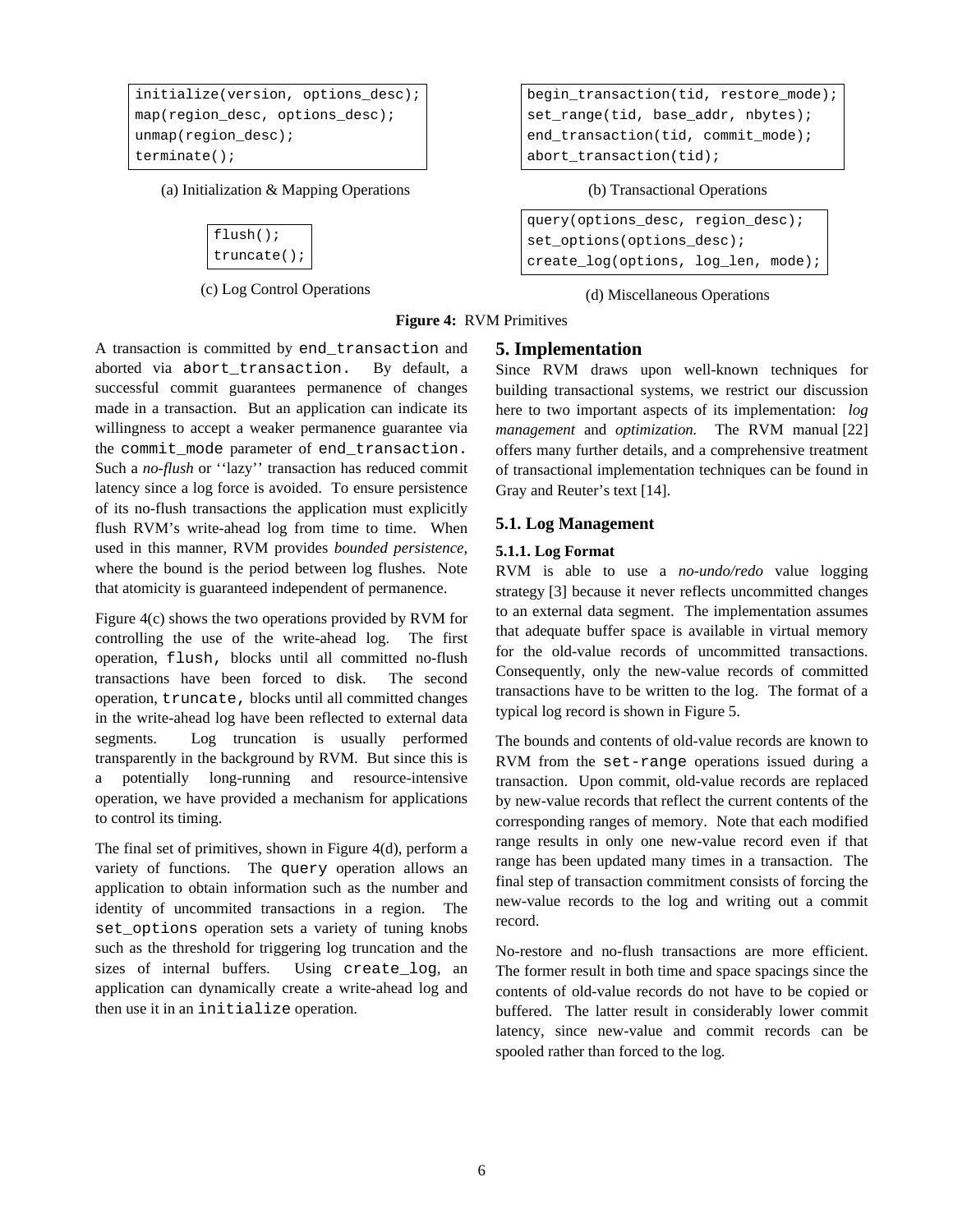| <b>ReverseDisplacements</b> |                |  |                |                               |                |                             |             |  |
|-----------------------------|----------------|--|----------------|-------------------------------|----------------|-----------------------------|-------------|--|
|                             |                |  |                |                               |                |                             |             |  |
| Trans<br>Hdr                | Range<br>Hdr 1 |  | Range<br>Hdr 2 | Data<br>--------- <b>--</b> 1 | Range<br>Hdr 3 | . <b>. Data</b><br>-------- | End<br>Marl |  |
|                             |                |  |                |                               |                |                             |             |  |

Forward Displacements

This log record has three modification ranges. The bidirectional displacements records allow the log to be read either way.

**Figure 5:** Format of a Typical Log Record



This figure shows the organization of a log during epoch truncation. The current tail of the log is to the right of the area marked "current epoch". The log wraps around logically, and internal synchronization in RVM allows forward processing in the current epoch while truncation is in progress. When truncation is complete, the area marked "truncation epoch" will be freed for new log records.

**Figure 6:** Epoch Truncation

Crash recovery consists of RVM first reading the log from modified by uncommitted transactions cannot be written tail to head, then constructing an in-memory tree of the out to the recoverable data segment. RVM maintains latest committed changes for each data segment internal locks to ensure that incremental truncation does encountered in the log. The trees are then traversed, not violate this property. Certain situations, such as the applying modifications in them to the corresponding presence of long-running transactions or sustained high external data segment. Finally, the head and tail location concurrency, may result in incremental truncation being information in the log status block is updated to reflect an blocked for so long that log space becomes critical. Under empty log. The idempotency of recovery is achieved by those circumstances, RVM reverts to epoch truncation. delaying this step until all other recovery actions are complete.

Truncation is the process of reclaiming space allocated to log entries by applying the changes contained in them to the recoverable data segment. Periodic truncation is necessary because log space is finite, and is triggered whenever current log size exceeds a preset fraction of its total size. In our experience, log truncation has proved to be the hardest part of RVM to implement correctly. To minimize implementation effort, we initially chose to reuse  $\frac{R3 \times R3}{\log head}$  R3 R4 R5 R5 crash recovery code for truncation. In this approach, referred to as *epoch truncation*, the crash recovery This figure shows the key data structures involved in incremental procedure described above is applied to an initial part of<br>truncation. R1 through R5 are log entries. The reserved bit in<br>the log while concurrent forward processing occurs in the<br>rest of the log. Figure 6 denicts the layo rest of the log. Figure 6 depicts the layout of a log while an count of zero, it is the first page to be written to the recoverable<br>data segment. The log head does not move, since P2 has the

Although exclusive reliance on epoch truncation is a until P3's log offset. Incremental truncation is now blocked until P3's uncommitted reference count drops to zero.<br>  $\frac{1}{2}$  logically correct strategy, it substantial logically correct strategy, it substantially increases log **Figure 7:** Incremental Truncation traffic, degrades forward processing more than necessary, and results in bursty system performance. Now that RVM Figure 7 shows the two data structures used in incremental is stable and robust, we are implementing a mechanism for truncation. The first data structure is a page vector for each *incremental truncation* during normal operation. This mapped region that maintains the modification status of mechanism periodically renders the oldest log entries that region's pages. The page vector is loosely analogous obsolete by writing out relevant pages directly from VM to to a VM page table: the entry for a page contains a *dirty bit* the recoverable data segment. To preserve the no- and an *uncommited reference count*. A page is marked

**5.1.2. Crash Recovery and Log Truncation** undo/redo property of the log, pages that have been



epoch truncation is in progress.<br>same log offset as P1. P2 is written next, and the log head is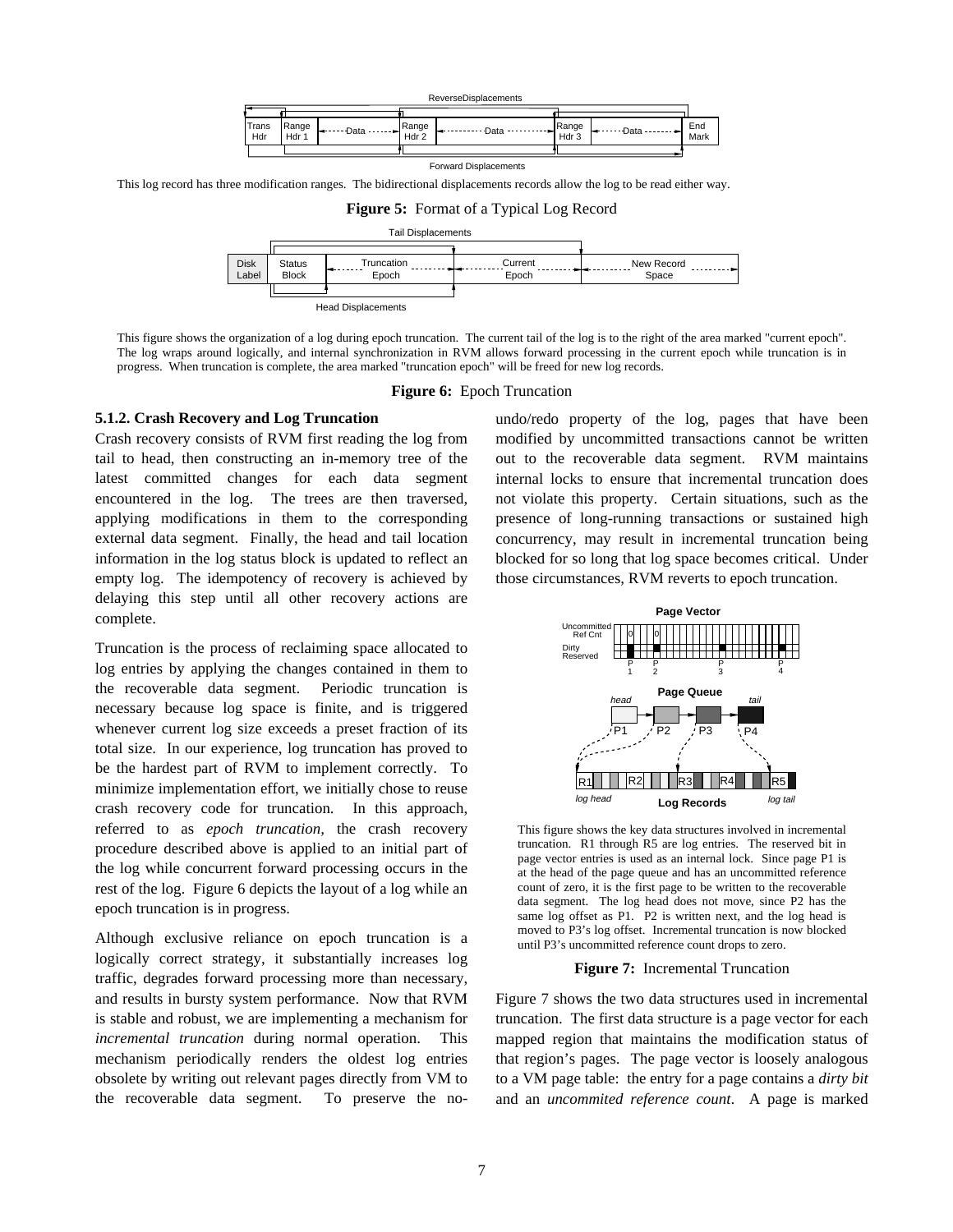dirty when it has committed changes. The uncommitted **6. Status and Experience** reference count is incremented as set\_ranges are RVM has been in daily use for over two years on hardware executed, and decremented when the changes are platforms such as IBM RTs, DEC MIPS workstations, Sun committed or aborted. On commit, the affected pages are Sparc workstations, and a variety of Intel 386/486-based marked dirty. The second data structure is a FIFO queue of laptops and workstations. Memory capacity on these page modification descriptors that specifies the order in machines ranges from 12MB to 64 MB, while disk which dirty pages should be written out in order to move capacity ranges from 60MB to 2.5GB. Our personal the log head. Each descriptor specifies the log offset of the experience with RVM has only been on Mach 2.5 and 3.0. first record referencing that page. The queue contains no But RVM has been ported to SunOS and SGI IRIX at MIT, duplicate page references: a page is mentioned only in the and we are confident that ports to other Unix platforms will earliest descriptor in which it could appear. A step in be straightforward. Most applications using RVM have incremental truncation consists of selecting the first been written in C or  $C_{++}$ , but a few have been written in descriptor in the queue, writing out the pages specified by Standard ML. A version of the system that uses it, deleting the descriptor, and moving the log head to the incremental truncation is being debugged. offset specified by the next descriptor. This step is<br>repeated until the desired amount of log space has been<br>reclaimed.<br>Reflection 2.2. But positive<br>reclaimed.

opportunities for substantially reducing the volume of data based strategy [17]. The logs for resolution are maintained written to the log. We refer to these as *intra-transaction* in RVM. Clients also use RVM now, particularly for and *inter-transaction* optimizations respectively. supporting *disconnected operation* [16]. The persistence of

addresses are issued within a single transaction. Such situations typically occur because of modularity and An unexpected use of RVM has been in debugging Coda defensive programming in applications. Forgetting to issue servers and clients [31]. As Coda matured, we ran into a set-range call is an insidious bug, while issuing a hard-to-reproduce bugs involving corrupted persistent data duplicate call is harmless. Hence applications are often structures. We realized that the information in RVM's log written to err on the side of caution. This is particularly offered excellent clues to the source of these corruptions. common when one part of an application begins a All we had to do was to save a copy of the log before transaction, and then invokes procedures elsewhere to truncation, and to build a post-mortem tool to search and perform actions within that transaction. Each of those display the history of modifications recorded by the log.

no-flush transactions. Temporal locality of reference in memory. The current solution, as described in Section 5.2, input requests to an application often translates into locality is to program defensively. A better solution would be of modifications to recoverable memory. For example, the language-based, as discussed in Section 8. command "cp  $d1/* d2"$  on a Coda client will cause as many no-flush transactions updating the data structure in **7. Evaluation** RVM for d2 as there are children of d1. Only the last of  $\overrightarrow{A}$  fair assessment RVM for d2 as there are children of d1. Only the last of A fair assessment of RVM must consider two distinct these updates needs to be forced to the log on a future issues. From a software engineering perspective we need flush. The check for inter-transaction optimization is to ask whether RVM's code size and complexity are performed at commit time. If the modifications being commensurate with its functionality. From a systems committed subsume those from an earlier unflushed perspective, we need to know whether RVM's focus on

experience with RVM has encouraged us to expand its use. **5.2. Optimizations** For example, transparent *resolution* of directory updates Early experience with RVM indicated two distinct made to partitioned server replicas is done using a log-Intra-transaction optimizations arise when set-range changes made while disconnected is achieved by storing<br>calls specifying identical, overlapping, or adjacent memory management is stored in a *hoard database* in RVM.

procedures may perform set-range calls for the areas of<br>recoverable memory it modifies, even if the caller or some<br>other procedure is supposed to have done so already.<br>Optimization code in RVM causes duplicate set-range<br>ca Inter-transaction optimizations occur only in the context of reflect modifications by the transaction to that area of

the updates needs to be forced to the log on a future issues. From a software engineering perspective, we need<br>The check for inter-transaction optimization is to ask whether RVM's code size and complexity are transaction, the older log records are discarded. simplicity has resulted in unacceptable loss of performance.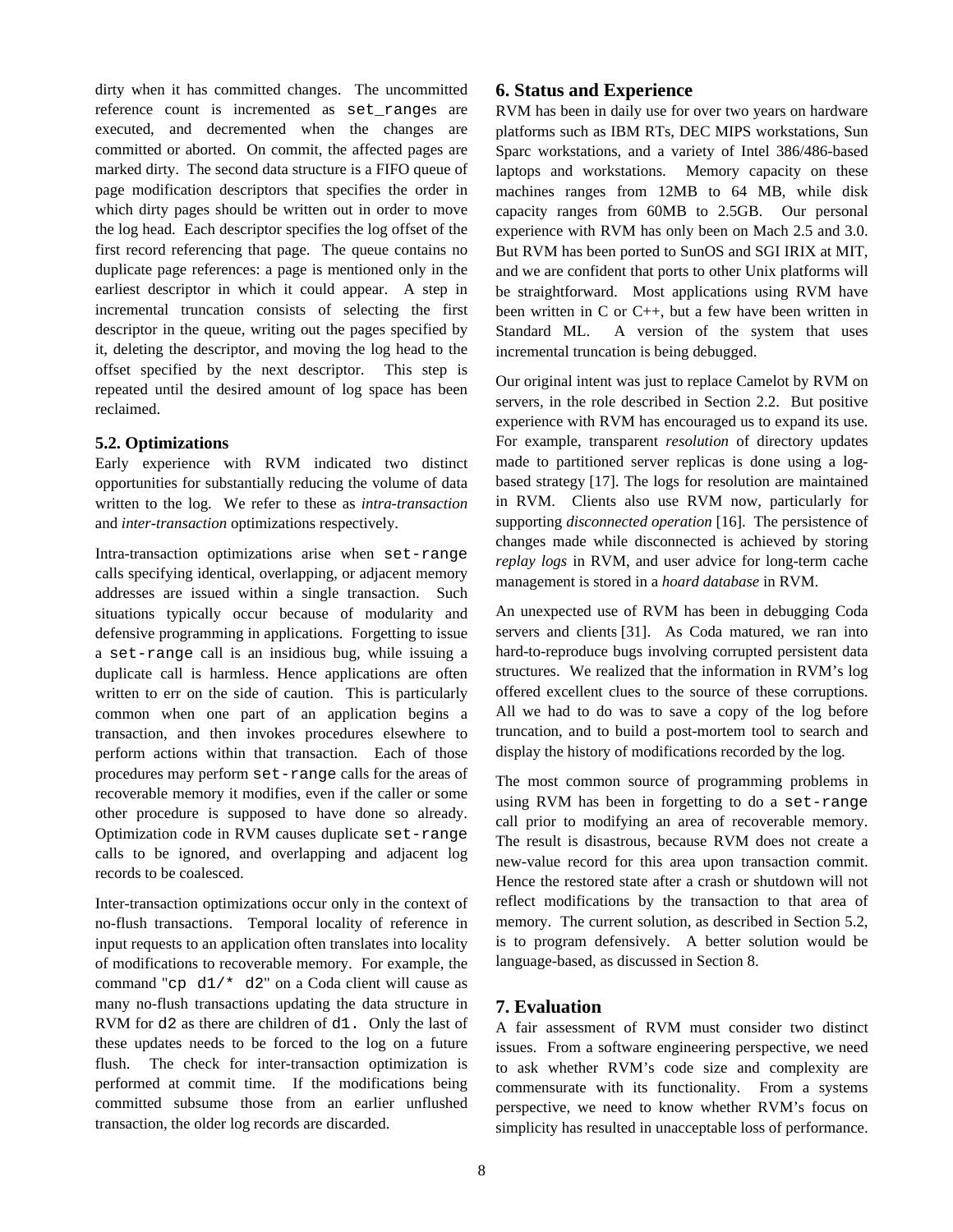To address the first issue, we compared the source code of paging performance occurs when accesses are sequential. RVM and Camelot. RVM's mainline code is The worst case occurs when accesses are uniformly approximately 10K lines of C, while utilities, test programs distributed across all accounts. To represent the average and other auxiliary code contribute a further 10K lines. case, the benchmark uses an access pattern that exhibits Camelot has a mainline code size of about 60K lines of C, considerable temporal locality. In this access pattern, and auxiliary code of about 10K lines. These numbers do referred to as *localized,* 70% of the transactions update not include code in Mach for features like IPC and the accounts on 5% of the pages, 25% of the transactions external pager that are critical to Camelot. update accounts on a different 15% of the pages, and the

Thus the total size of code that has to be understood,<br>debugged, and tuned is considerably smaller for RVM.<br>This translates into a corresponding reduction of effort in<br>maintenance and porting. What is being given up in ret maintenance and porting. What is being given up in return is support for nesting and distribution, as well as flexibility Our primary goal in these experiments was to understand in areas such as choice of logging strategies  $-$  a fair trade the throughput of RVM over its intended domain of use. by our reckoning. This corresponds to situations where paging rates are low,

To evaluate the performance of RVM we used controlled<br>experimentation as well as measurements from Coda<br>experimentation as well as measurements from Coda<br>servers and clients in actual use. The specific questions of<br>interes

- 
- 
- 

performance. To quantify this effect, we designed a variant For sequential account access, Figure 8(a) shows that RVM of the industry-standard TPC-A benchmark [32] and used it and Camelot offer virtually identical throughput. This

The TPC-A benchmark is stated in terms of a hypothetical<br>hank with one or more branches multiple tellers per milliseconds. This yields a theoretical maximum bank with one or more branches, multiple tellers per milliseconds. This yields a theoretical maximum<br>branch and many customer accounts per branch a throughput of 57.4 transactions per second, which is within throughput of 57.4 transactions per second, which is within branch, and many customer accounts per branch. A throughput of 57.4 transactions per second, which is within branching transaction undetection undetection and the transaction updates a randomly chosen account, updates  $15\%$  of the observed behavior  $\frac{15\%}{20}$  Camelot. branch and teller balances, and appends a history record to an audit trail. When account access is random, Figure 8(a) shows that

structures accessed by a transaction in recoverable sequential access. As recoverable memory size increases, memory size increases, the effects of paging become more significant, and memory. The number of accounts is a parameter of our benchmark. The accounts and the audit trail are throughput drops. But the drop does not become serious represented as arrays of 128-byte and 64-byte records until recoverable memory size exceeds about 70% of reprectively. Each of these data structures occupies close thysical memory size. The random access case is precisely respectively. Each of these data structures occupies close physical memory size. The random access case is precisely<br>to half the total recoverable memory. The sizes of the data where one would expect Camelot's integration to half the total recoverable memory. The sizes of the data structures for teller and branch balances are insignificant. to be most valuable. Indeed, the convexities of the curves

Access to the audit trail is always sequential, with wrap-<br>around. The pattern of accesses to the account array is a<br>recoverable to physical memory size RVM's throughput is second parameter of our benchmark. The best case for better than Camelot's.

• How serious is the lack of integration between To meet these goals, we conducted experiments for account RVM and VM? **arrays ranging from 32K entries to about 450K entries.** • What is RVM's impact on scalability?<br>• How effective are intra- and inter-transaction • How effective are intra- and inter-transaction • How effective are intra- and inter-transaction • each account array size, we perfor • How effective are intra- and inter-transaction each account array size, we performed the experiment for sequential, random, and localized account access patterns. **7.1. Lack of RVM-VM Integration**<br>As discussed in Section 3.2, the separation of RVM from<br>the VM component of an operating system could hurt<br>Table 1.<br>Table 1.

in a series of carefully controlled experiments. throughput hardly changes as the size of recoverable 7.1.1. The Benchmark<br>The TPC-A benchmark is stated in terms of a hypothetical force on the disks used in our experiments is about 17.4

In our variant of this benchmark, we represent all the data RVM's throughput is initially close to its value for represent all the data sequential access. As recoverable memory size increases, in Figure 8(a) show that Camelot's degradation is more recoverable to physical memory size, RVM's throughput is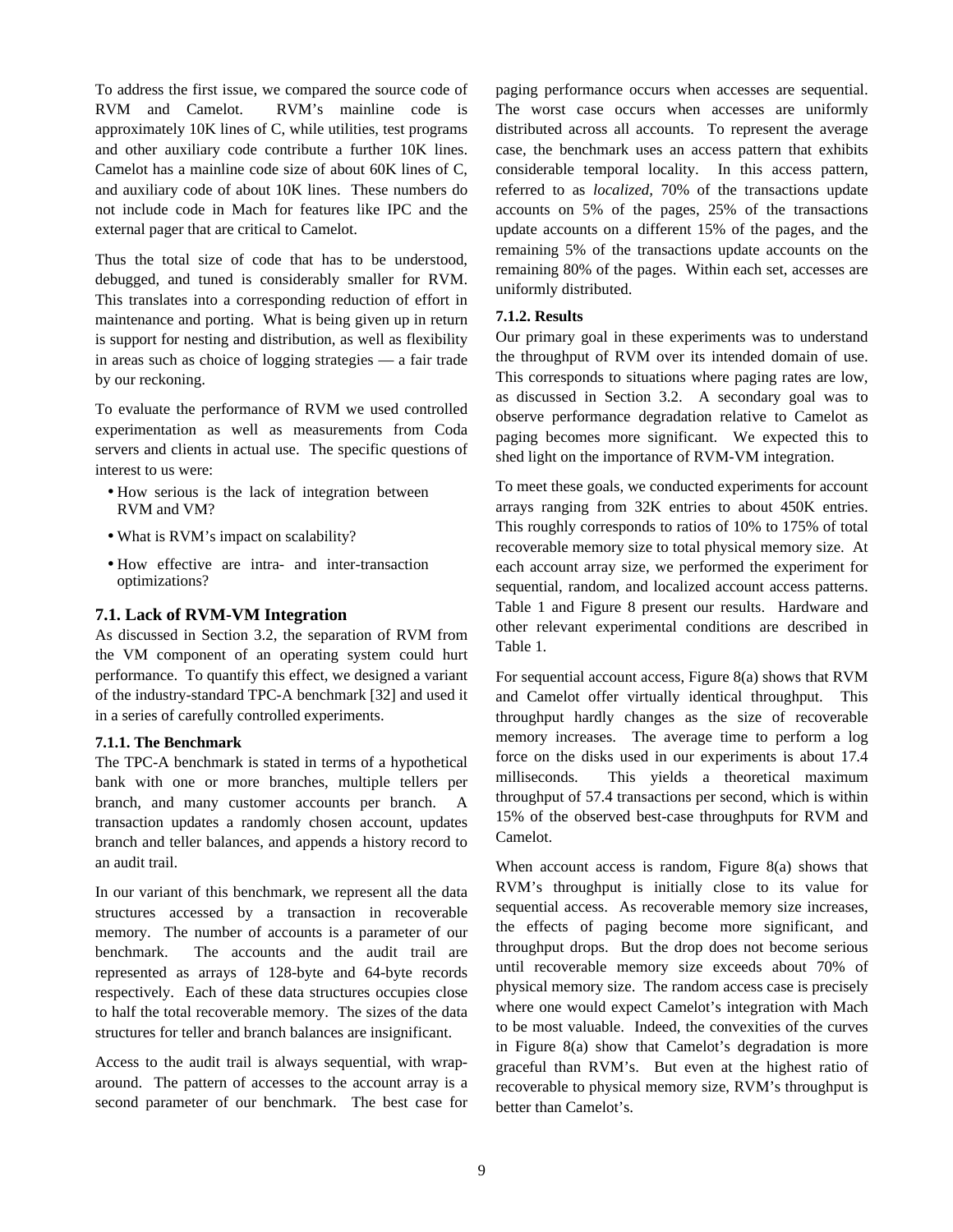| No. of          | <b>Rmem</b> | <b>RVM</b> (Trans/Sec) |           |                  |                   | <b>Camelot</b> (Trans/Sec) |              |
|-----------------|-------------|------------------------|-----------|------------------|-------------------|----------------------------|--------------|
| <b>Accounts</b> | Pmem        | <b>Sequential</b>      | Random    | <b>Localized</b> | <b>Sequential</b> | Random                     | Localized    |
|                 |             |                        |           |                  |                   |                            |              |
| 32768           | 12.5%       | 48.6(0.0)              | 47.9(0.0) | 47.5(0.0)        | 48.1(0.0)         | 41.6(0.4)                  | 44.5 $(0.2)$ |
| 65536           | 25.0%       | 48.5 $(0.2)$           | 46.4(0.1) | 46.6(0.0)        | 48.2(0.0)         | 34.2(0.3)                  | 43.1(0.6)    |
| 98304           | 37.5%       | 48.6(0.0)              | 45.5(0.0) | 46.2(0.0)        | 48.9(0.1)         | 30.1(0.2)                  | 41.2(0.2)    |
| 131072          | 50.0%       | 48.2(0.0)              | 44.7(0.2) | 45.1(0.0)        | 48.1(0.0)         | 29.2(0.0)                  | 41.3(0.1)    |
| 163840          | 62.5%       | 48.1(0.0)              | 43.9(0.0) | 44.2(0.1)        | 48.1(0.0)         | 27.1(0.2)                  | 40.3(0.2)    |
| 196608          | 75.0%       | 47.7(0.0)              | 43.2(0.0) | 43.4(0.0)        | 48.1(0.4)         | 25.8(1.2)                  | 39.5(0.8)    |
| 229376          | 87.5%       | 47.2(0.1)              | 42.5(0.0) | 43.8(0.1)        | 48.2(0.2)         | 23.9(0.1)                  | 37.9(0.2)    |
| 262144          | 100.0%      | 46.9(0.0)              | 41.6(0.0) | 41.1(0.0)        | 48.0(0.0)         | 21.7(0.0)                  | 35.9(0.2)    |
| 294912          | 112.5%      | 46.3(0.6)              | 40.8(0.5) | 39.0(0.6)        | 48.0(0.0)         | 20.8(0.2)                  | 35.2(0.1)    |
| 327680          | 125.0%      | 46.9(0.7)              | 39.7(0.0) | 39.0(0.5)        | 48.1(0.1)         | 19.1(0.0)                  | 33.7(0.0)    |
| 360448          | 137.5%      | 48.6(0.0)              | 33.8(0.9) | 40.0(0.0)        | 48.3(0.0)         | 18.6(0.0)                  | 33.3(0.1)    |
| 393216          | 150.0%      | 46.9(0.2)              | 33.3(1.4) | 39.4(0.4)        | 48.9 $(0.0)$      | 18.7(0.1)                  | 32.4(0.2)    |
| 425984          | 162.5%      | 46.5(0.4)              | 30.9(0.3) | 38.7(0.2)        | 48.0 $(0.0)$      | 18.2(0.0)                  | 32.3(0.2)    |
| 458752          | 175.0%      | 46.4(0.4)              | 27.4(0.2) | 35.4(1.0)        | 47.7(0.0)         | 17.9(0.1)                  | 31.6(0.0)    |
|                 |             |                        |           |                  |                   |                            |              |

This table presents the measured steady-state throughput, in transactions per second, of RVM and Camelot on the benchmark described in Section 7.1.1. The column labelled "Rmem/Pmem" gives the ratio of recoverable to physical memory size. Each data point gives the mean and standard deviation (in parenthesis) of the three trials with most consistent results, chosen from a set of five to eight. The experiments were conducted on a DEC 5000/200 with 64MB of main memory and separate disks for the log, external data segment, and paging file. Only one thread was used to run the benchmark. Only processes relevant to the benchmark ran on the machine during the experiments. Transactions were required to be fully atomic and permanent. Inter- and intra-transaction optimizations were enabled in the case of RVM, but not effective for this benchmark. This version of RVM only supported epoch truncation; we expect incremental truncation to improve performance significantly.





These plots illustrate the data in Table 1. For clarity, the average case is presented separately from the best and worst cases.

### **Figure 8:** Transactional Throughput

For localized account access, Figure 8(b) shows that data in Table 1 indicates that applications with good RVM's throughput drops almost linearly with increasing locality can use up to 40% of physical memory for active recoverable memory size. But the drop is relatively slow, recoverable data, while keeping throughput degradation to and performance remains acceptable even when less than 10%. Applications with poor locality have to recoverable memory size approaches physical memory restrict active recoverable data to less than 25% for similar size. Camelot's throughput also drops linearly, and is performance. Inactive recoverable data can be much consistently worse than RVM's throughput. larger, constrained only by startup latency and virtual These measurements confirm that RVM's simplicity is not<br>an impediment to good performance for its intended<br>application domain. A conservative interpretation of the outperform Camelot over a broad range of workloads.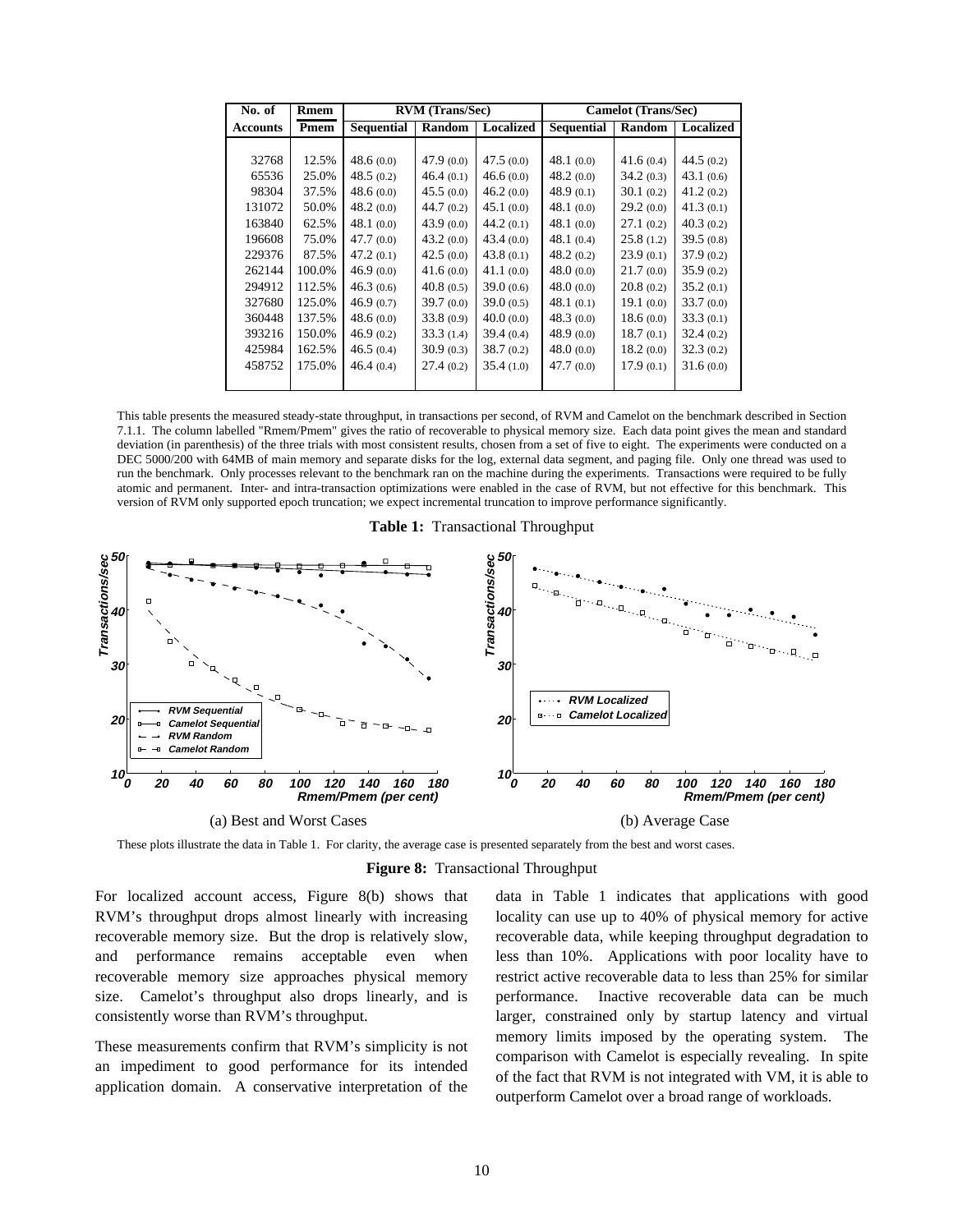

These plots depict the measured CPU usage of RVM and Camelot during the experiments described in Section 7.1.2. As in Figure 8, we have separated the average case from the best and worst cases for visual clarity. To save space, we have omitted the table of data (similar to Table 1) on which these plots are based.

### **Figure 9:** Amortized CPU Cost per Transaction

puzzled by Camelot's behavior. For low ratios of considerably. Instead of IBM RTs we now use the much recoverable to physical memory we had expected both faster Decstation 5000/200s. Repeating the original Camelot's and RVM's throughputs to be independent of experiment on current hardware is also not possible, the degree of locality in the access pattern. The data shows because Coda servers now use RVM to the exclusion of that this is indeed the case for RVM. But in Camelot's Camelot.

Closer examination of the raw data indicates that the drop (whether in system or user mode) is attributable to the in throughput is attributable to much higher levels of running of the benchmark. Dividing the total CPU usage paging activity sustained by the Camelot Disk Manager. by the number of transactions gives the average CPU cost We conjecture that this increased paging activity is induced per transaction, which is our metric of scalability. Note by an overly aggressive log truncation strategy in the Disk that this metric amortizes the cost of sporadic activities like Manager. During truncation, the Disk Manager writes out log truncation and page fault servicing over all all dirty pages referenced by entries in the affected portion transactions. of the log. When truncation is frequent and account access<br>is random, many opportunities to amortize the cost of<br>writing out a dirty page across multiple transactions are<br>lost. Less frequent truncation or sequential accoun

As discussed in Section 2.3, Camelot's heavy toll on the<br>scalability of Coda servers was a key influence on the<br>design of RVM. It is therefore appropriate to ask whether<br>RVM has yielded the anticipated gains in scalability

Although we were gratified by these results, we were feasible because server hardware has changed

case, throughput is highly sensistive to locality even at the<br>lowest recoverable to physical memory ratio of 12.5%. At<br>that ratio Camelot's throughput in transactions per second<br>drops from 48.1 in the sequential case to 44

**7.2. Scalability** recoverable memory sizes we examined.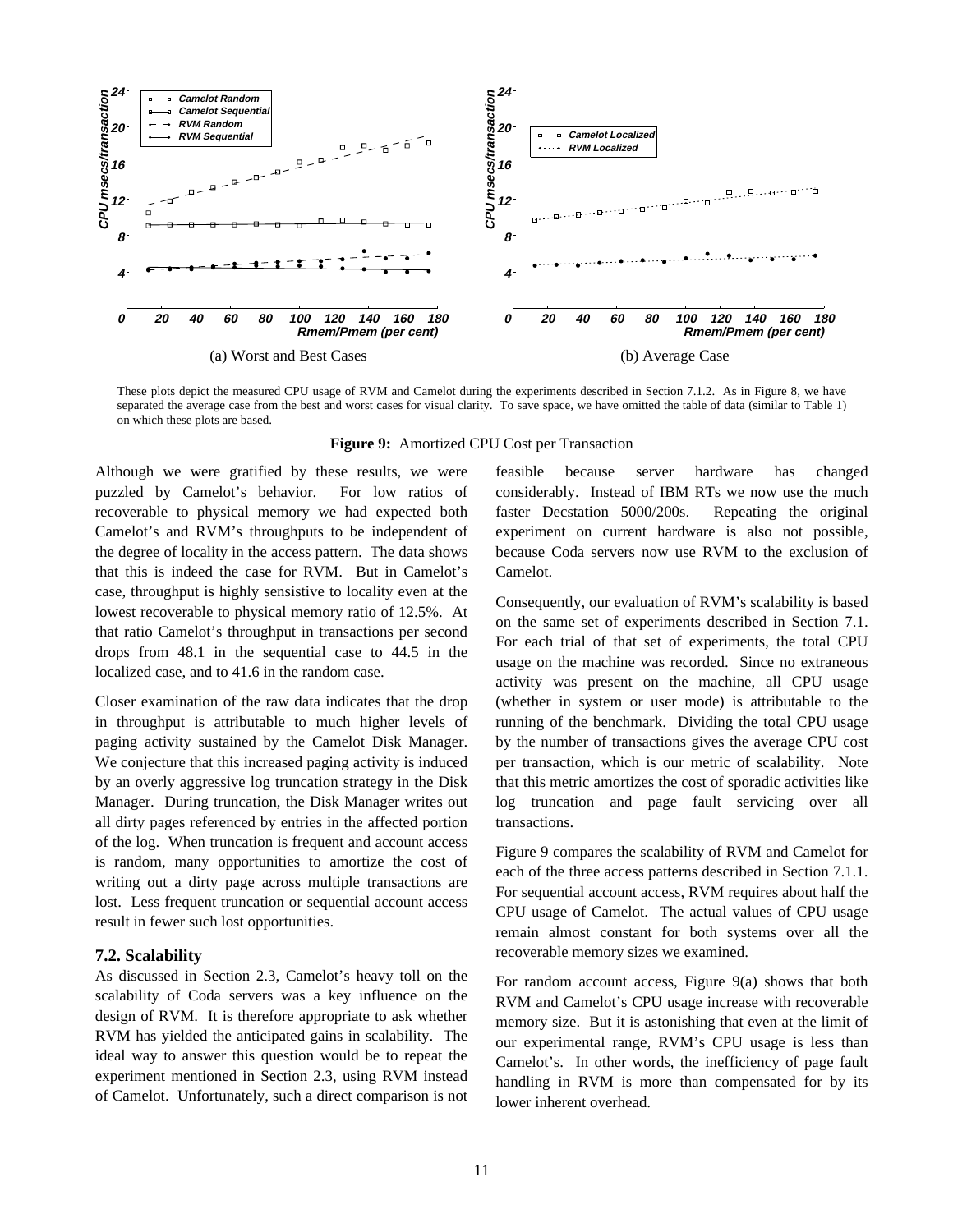| <b>Machine</b><br>name | <b>Machine</b><br>type | <b>Transactions</b><br>committed | <b>Bytes Written</b><br>to Log | <b>Intra-Transaction</b><br><b>Savings</b> | <b>Inter-Transaction</b><br><b>Savings</b> | <b>Total</b><br><b>Savings</b> |
|------------------------|------------------------|----------------------------------|--------------------------------|--------------------------------------------|--------------------------------------------|--------------------------------|
|                        |                        |                                  |                                |                                            |                                            |                                |
| grieg                  | server                 | 267.224                          | 289,215,032                    | 20.7%                                      | $0.0\%$                                    | 20.7%                          |
| haydn                  | server                 | 483,978                          | 661, 612, 324                  | 21.5%                                      | $0.0\%$                                    | 21.5%                          |
| wagner                 | server                 | 248,169                          | 264,557,372                    | 20.9%                                      | $0.0\%$                                    | 20.9%                          |
| mozart                 | client                 | 34,744                           | 9,039,008                      | 41.6%                                      | 26.7%                                      | 68.3%                          |
| ives                   | client                 | 21,013                           | 6,842,648                      | 31.2%                                      | 22.0%                                      | 53.2%                          |
| verdi                  | client                 | 21,907                           | 5,789,696                      | 28.1%                                      | 20.9%                                      | 49.0%                          |
| bach                   | client                 | 26,209                           | 10,787,736                     | 25.8%                                      | 21.9%                                      | 47.7%                          |
| purcell                | client                 | 76.491                           | 12,247,508                     | 41.3%                                      | 36.2%                                      | 77.5%                          |
| berlioz                | client                 | 101,168                          | 14.918.736                     | 17.3%                                      | 64.3%                                      | 81.6%                          |

This table presents the observed reduction in log traffic due to RVM optimizations. The column labelled "Bytes Written to Log" shows the log size after both optimizations were applied. The columns labelled "Intra-Transaction Savings" and "Inter-Transaction Savings" indicate the percentage of the original log size that was supressed by each type of optimization. This data was obtained over a 4-day period in March 1993 from Coda clients and servers.

**Table 2:** Savings Due to RVM Optimizations

For localized account access, Figure 9(b) shows that CPU those machines tend to be selected on the basis of size, usage increase linearly with recoverable memory size for weight, and power consumption rather than performance. both RVM and Camelot. For all sizes investigated, RVM's<br> **7.4. Broader Analysis**<br>
A fair criticism of the conclusions drawn in Sections 7.1

Overall, these measurements establish that RVM is and 7.2 is that they are based solely on comparison with a considerably less of a CPU burden than Camelot. Over research prototype Camelot. A favorable comparison with considerably less of a CPU burden than Camelot. Over research prototype, Camelot. A favorable comparison with most of the workloads investigated, RVM typically well-tuned commercial products would strengthen the most of the workloads investigated, RVM typically well-tuned commercial products would strengthen the requires about half the CPU usage of Camelot. We claim that RVM's simplicity does not come at the cost of requires about half the CPU usage of Camelot. We claim that RVM's simplicity does not come at the cost of anticipate that refinements to RVM such as incremental and performance. Unfortunately such a comparison is anticipate that refinements to RVM such as incremental good performance. Unfortunately, such a comparison is truncation will further improve its scalability.

RVM's lower CPU usage follows directly from our product supports recoverable virtual memory. Hence a decision to structure it as a library rather than as a performance analysis of broader scope will have to await collectio in Section 3.3, Mach IPC costs about 600 times as much as a procedure call on the hardware we used for our **8. RVM as a Building Block** experiments. Further contributing to reduced CPU usage The simplicity of the abstraction offered by RVM makes it are the substantially smaller path lengths in various RVM a versatile base on which to implement more complex components due to their inherently simpler functionality. functionality. In principle, any abstraction that requires

total volume of log data eliminated by each technique. Table 2 presents the observed savings in log traffic for a using RVM as a substrate for bookkeeping state such as the representative sample of Coda clients and servers in our undo logs of nested transactions. Only top-level begin,

The data in Table 2 shows that both servers and clients<br>benefit significantly from intra-transaction optimization.<br>The savings in log traffic is typically between 20% and<br>30%, though some machines exhibit substantially hig savings. Inter-transaction optimizations typically reduce Support for distributed transactions could also be provided by a library built on RVM. Such a library would provide<br>henefit from this type of optimization because it is only coordinator and subordinate routines for each phase of a benefit from this type of optimization, because it is only applicable to no-flush transactions. RVM optimizations two-phase commit, as well as for operations such as have proved to be especially valuable for good beginning a transaction and adding new sites to a performance on portable Coda clients, because disks on transaction. Recovery after a coordinator crash would

not currently possible because no widely used commercial

7.3. Effectiveness of Optimizations<br>To estimate the value of intra- and inter-transaction<br>optimizations, we instrumented RVM to keep track of the<br>total volume of log data eliminated by each technique<br>for example, nested tr

environment.<br>
commit, and abort operations would be visible to RVM.<br>
Recovery would be simple, since the restoration of

involve RVM recovery, followed by approriate termination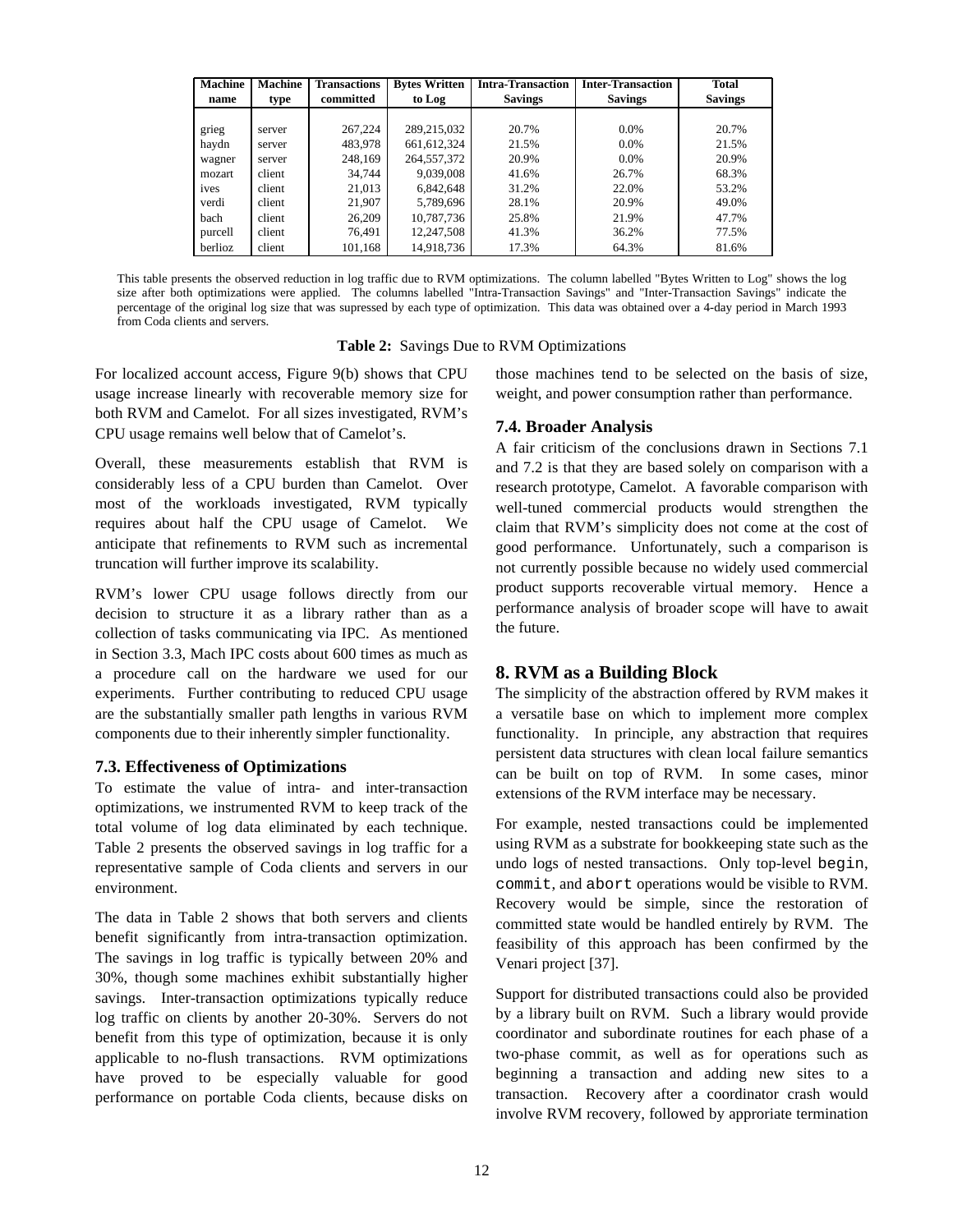of distributed transactions in progress at the time of the of techniques for achieving high performance in OLTP crash. The communication mechanism could be left environments with very large data volumes and poor unspecified until runtime by using upcalls from the library locality [12]. to perform communications. RVM would have to be<br>extended to enable a subordinate to undo the effects of a<br>first-phase commit if the coordinator decides to abort. One<br>way to do this would be to extend end\_transaction to<br>ret compensating RVM transaction. The virtues of simplicity for small databases have been

NVM can also be used as the basis of runtime systems for<br>
languages that support persistence. Experience with<br>
Avalon [38], which was built on Camelot, confirms that<br>
Avalon [38], which was built on Camelot, confirms that<br> regions and to generate set-range calls. The reliance of Birrell et al's technique on full-database

Further evidence of the versatility of RVM is provided by<br>the recent work of O'Toole et al [25]. In this work, RVM<br>segments are used as the stable to-space and from-space of<br>the heap for a language that supports concurrent work establishes the suitability of RVM for a very different Transaction processing monitors (TPMs), such as context from the one that motivated it. Encina [35, 40] and Tuxedo [1, 36], are important

Since the original identification of transactional properties<br>and techniques for their realization [13, 18], attention has<br>been focused on three areas. One area has been the toolkit, which is the back-end for the Encina TP enrichment of the transactional concept along dimensions<br>such as distribution, nesting [23], and longevity [11]. A<br>second area has been the incorporation of support for<br>transactions into languages [21], operating systems [

commercial products. TPMs add distribution and support **9. Related Work** services to OLTP back-ends, and integrate heterogeneous<br>The field of transaction processing is opermous. In the systems. Like centralized database managers, TPM back-The field of transaction processing is enormous. In the systems. Like centralized database managers, TPM back-<br>space available, it is impossible to fully attribute all the past work that has indirectly influenced RVM. We<br>t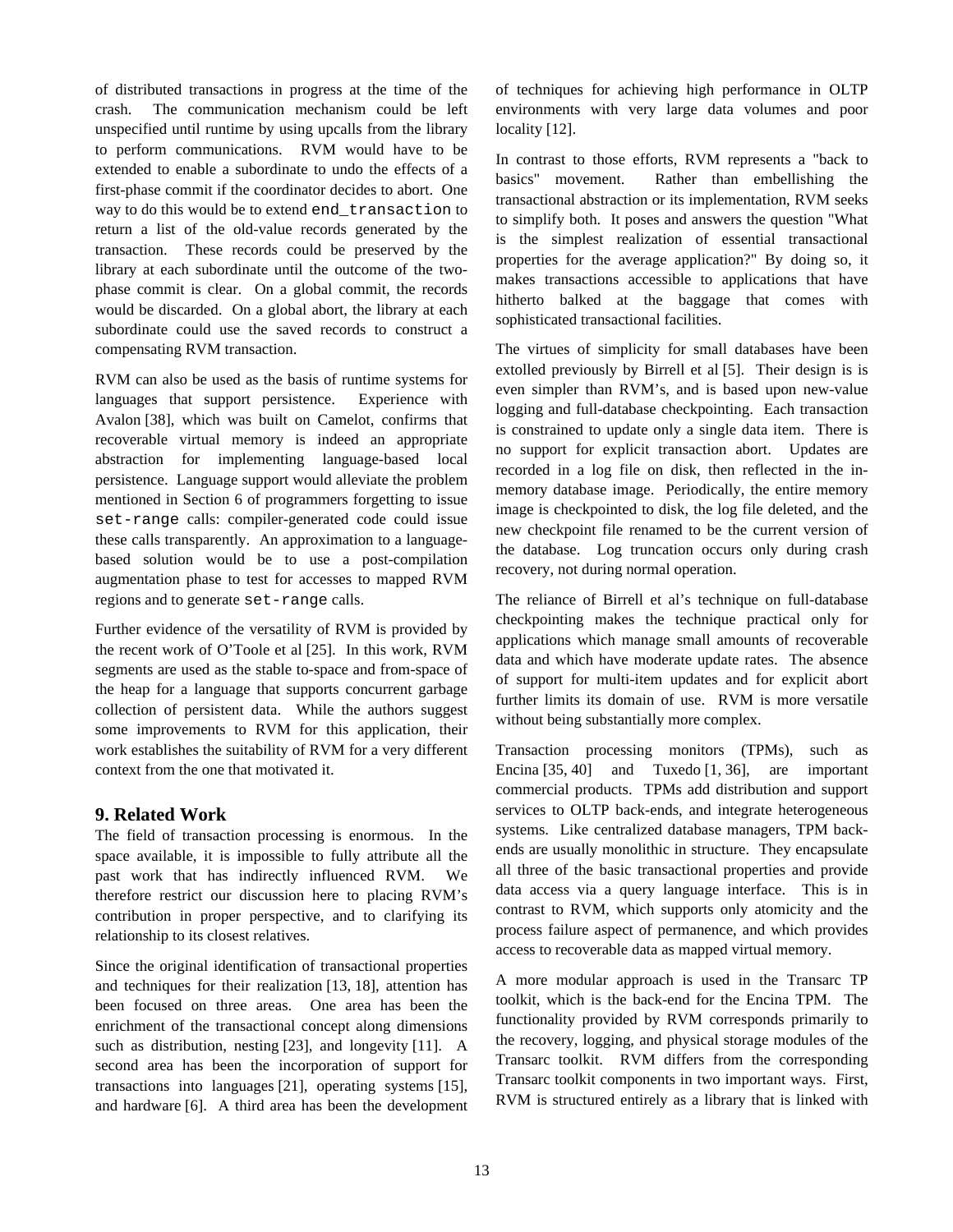applications, while some of the toolkit's modules are **Acknowledgements** separate processes. Second, recoverable storage is Marvin Theimer and Robert Hagmann participated in the early<br>accessed as manned mannery in PVM, whereas the discussions leading to the design of RVM. We wish to thank the

us improve the presentation significantly. Chew et al have recently reported on their efforts to enhance the Mach kernel to support recoverable virtual memory [7]. Their work carries Camelot's idea of **References** providing system-level support for recoverable memory a [1] Andrade, J.M., Carges, M.T., Kovach, K.R.<br>step further, since their support is in the kernel rather than In *UniForum Conference Proceedings*. San Francisco, CA,<br> in a user-level Disk Manager. In contrast, RVM avoids the need for specialized operating system support, thereby [2] Baron, R.V., Black, D.L., Bolosky, W., Chew, J., Golub, D.B.,

RVM's debt to Camelot should be obvious by now. School of Computer Science, Carnegie Mellon University, 1987. Camelot taught us the value of recoverable virtual memory [3] Bernstein, P.A., Hadzilacos, V., Goodman, N.<br>Concurrency Control and Recovery in Database Systems. and showed us the merits and pitfalls of a specific approach and *Concurrency Control and* Addison Wesley, 1987.<br>
to its implementation. Whereas Camelot was willing to to its implementation. Whereas Camelot was willing to [4] Bershad, B.N., Anderson, T.E., Lazowska, E.D., Levy, H.M. require operating system support to achieve generality, [4] Bershad, B.N., Anderson, T.E., Lazowska, E.D., RVM has restrained generality within limits that preserve operating system independence. [5] Birrell, A.B., Jones, M.B., Wobber, E.P.

In general, RVM has proved to be useful wherever we have [6] Chang, A., Mergen, M.F. encountered a need to maintain persistent data structures<br>with clean failure semantics. The only constraints upon its<br>use houe boon the need for the size of the date structures to [7] Chew, K-M, Reddy, A.J., Romer, T.H., S use have been the need for the size of the data structures to<br>be a small fraction of disk capacity, and for the working set<br>In *Proceedings of the USENIX Mach III Symposium*. Santa Fe. be a small fraction of disk capacity, and for the working set size of accesses to them to be significantly less than main NM, April, 1993. memory. [8] Cooper, E.C., Draves, R.P.

The term "lightweight" in the title of this paper connotes Technical Report CMU-CS-88-154, Department of Computer<br>Science, Carnegie Mellon University, June, 1988. two distinct qualities. First, it implies ease of learning and use. Second, it signifies minimal impact upon system [9] Eppinger, J.L.<br>
resource usage. RVM is indeed lightweight along both PhD thesis, Department of Computer Science, Carnegie Mellon these dimensions. A Unix programmer thinks of RVM in University, February, 1989. essentially the same way he thinks of a typical subroutine [10] Eppinger, J.L., Mummert, L.B., Spector, A.Z. library such as the st dio package Camelot and Avalon. library, such as the stdio package.<br>Morgan Kaufmann, 1991.

While the importance of the transactional abstraction has [11] Garcia-Molina, H., Salem, K. been known for many years, its use in low-end applications Sagas.<br>In Proceedings of the ACM Sigmod Conference. 1987. In *Proceedings of the Acm Sigmod Conference*. 1987.<br>
In *Proceedings of the ACM Sigmod Conference*. 1987.<br>
In *Proceedings of the ACM Sigmod Conference*. 1987. implementation. Our hope is that RVM will remedy this [12] Good, B., Homan, P.W., Gawlick, D.E., Sammer, H.<br>situation. While integration with the operating system may In Proceedings of IEEE Compcon. San Francisco, CA, 1985 be unavoidable for very demanding applications, it can be a  $\frac{13}{13}$  Gray, J. double-edged sword, as this paper has shown. For a broad Notes on Database Operating Systems.<br>
Shown Hotel DVM In Goos, G., Hartmanis, J. (editor), Operating Systems: An class of less demanding applications, we believe that RVM<br>represents close to the limit of what is attainable without<br>hardware or operating system support. [14] Gray, J., Reuter, A.<br>Transaction Processing: Concepts and Tec

accessed as mapped memory in RVM, whereas the discussions leading to the design of RVM. We wish to thank the<br>Transarc toolkit offers access via the conventional buffered<br>I/O model. system. The comments of our SOSP shepherd, Bill Weihl, helped

- 
- Rashid, R.F., Tevanian, Jr, A., Young, M.W. enhancing portability. *Mach Kernel Interface Manual*
	-
	-
- A Simple and Efficient Implementation for Small Databases. In *Proceedings of the Eleventh ACM Symposium on Operating* **10. Conclusion** *System Principles*. Austin, TX, November, 1987.
	-
	-
	- *C Threads*.
	-
	-
	-
	-
	-
	- Morgan Kaufmann, 1993.
	- [15] Haskin, R., Malachi, Y., Sawdon, W., Chan, G. Recovery Management in QuickSilver. *ACM Transactions on Computer Systems* 6(1), February, 1988.